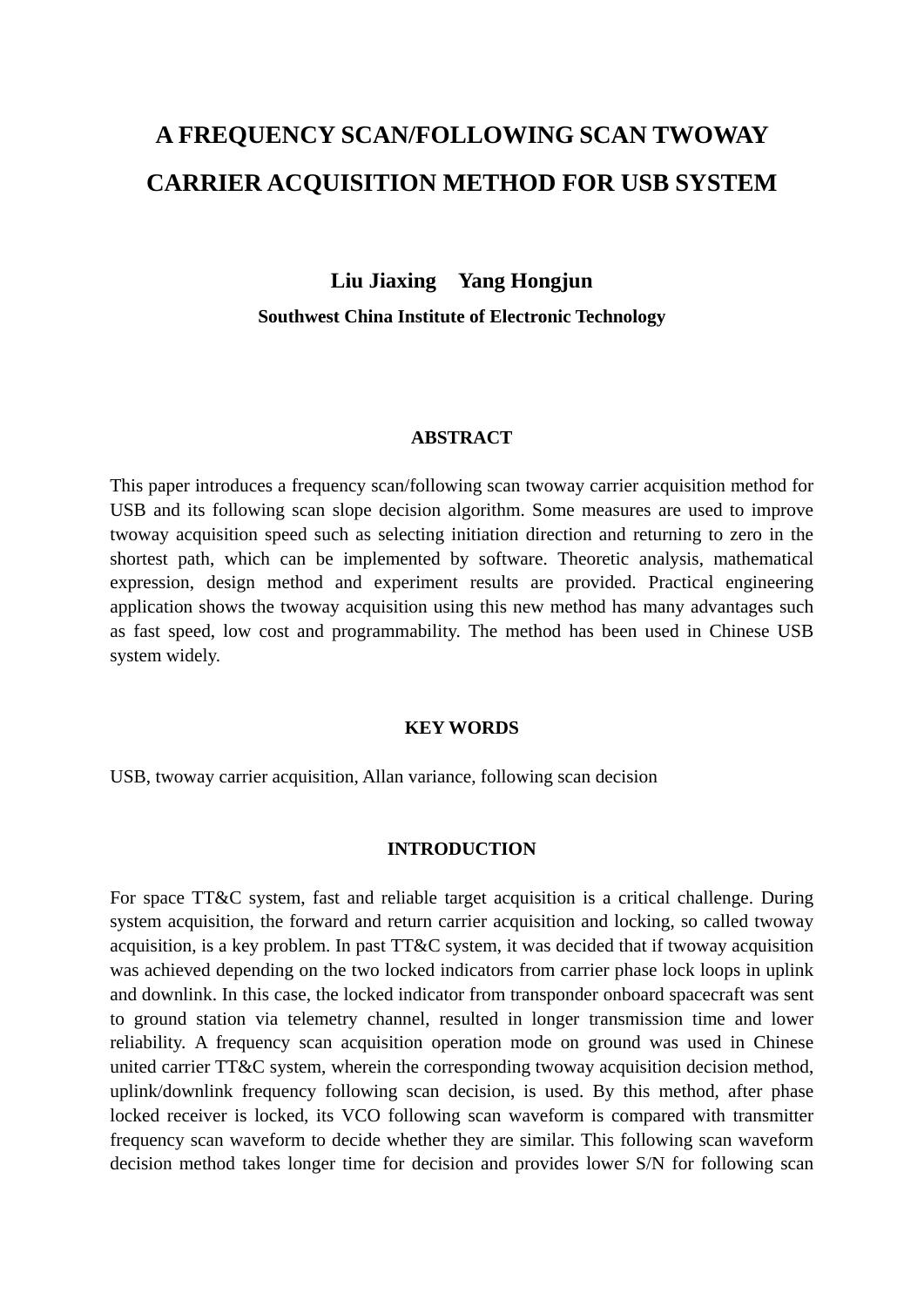decision signals, therefore has some effects on its acquisition probability and false alarm probability.

At present a new twoway acquisition method, i.e. following scan slope decision method, is proposed. By this approach, the modulator in uplink and carrier receiver in downlink are both digitalized at first, and then the calculated frequency code changing slope of Digital Control Oscillator (DCO) of digital carrier PLL is compared with the known setting value of uplink frequency scan slope in order to decide if the following scan is implemented, which can be performed by software after digitalized. Because of fast following scan slope calculation and appropriate algorithm selected to filter the desired signals to improve their S/N, fast twoway acquisition can be implemented with high acquisition probability. The functional block diagram for twoway acquisition is shown in Figure 1.



**Figure 1 Frequency Scan/Following Scan Twoway Acquisition Block Diagram** 

# **TWOWAY ACQUISITION CRITERION**

In this twoway acquisition mode, the twoway acquisition criterion is selected as: (1) For automatic twoway acquisition, either following scan decision or two-locked bi-decision is selected; (2) For manual twoway acquisition, tri-decision, i.e. following scan indicator light/ two-locked indicator light/following scan voltage indicator decision, is used to ensure reliable twoway acquisition.

After twoway acquisition is completed, the uplink and downlink frequency shall meet the following relationship:

$$
f_d = mf_u \tag{1}
$$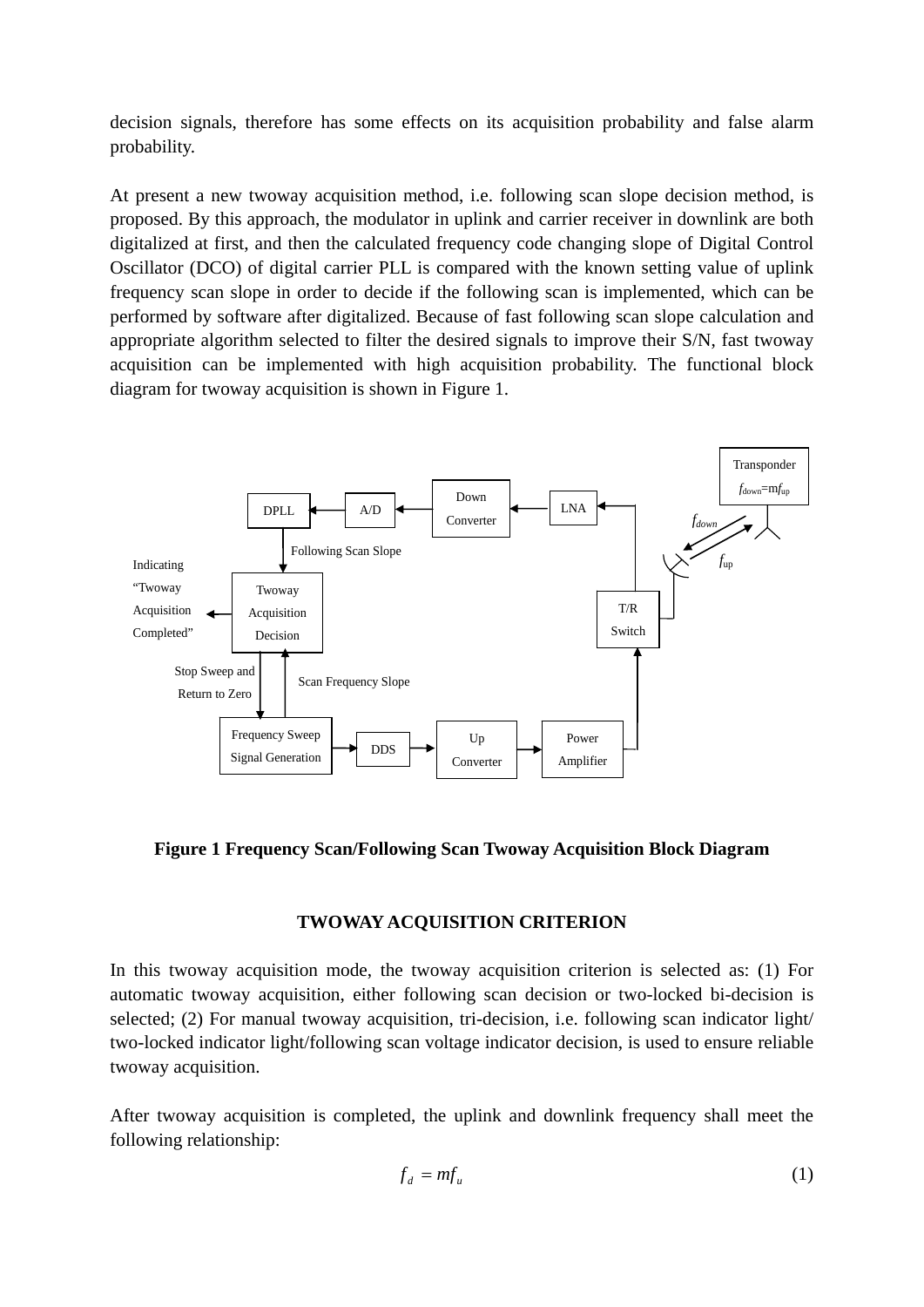Where  $f_d$  is downlink frequency,  $f_u$  is uplink frequency, and m is coherent turnaround ratio, all of which are known.

When the third order digital carrier loop is used in ground receiver, for linear scan frequency  $\dot{f}_u$ , DCO scans following with downlink frequency without steady-state error, then

$$
\dot{f}_{DCO} = \dot{f}_D = m\dot{f}_u \tag{2}
$$

The item on the right of the above equation is a known constant, when the calculated  $\dot{f}_{DCO}$ meets the above equation, the following scan is decided. But in practice, interference n(t) is presented in  $f_{DCO}$ :

$$
\dot{f}_{DCO} = m\dot{f}_u + n(t) \tag{3}
$$

Where  $n(t)$  includes: (1) interference caused by signal phase noise,  $n_T(t)$ ; (2) interference caused by receiver thermal noise,  $n_R(t)$ ; (3) digital quantized noise,  $n_D(t)$ ; and (4) effect from objective Doppler frequency changing rate,  $n_d(t)$ .

In twoway acquisition decision, the signal-to-interference ratio( $S/N$ ) is decided by the first item(signal) and the second item(interference) on the right of the Eq.(3), where S is slope of frequency scan signals, N is frequency fluctuation noise. The higher S/N, the larger acquisition probability and the smaller false alarm probability. S/N is relevant to frequency scan slope  $\dot{f}_u$  and algorithm of  $\dot{f}_{DCO}$ . The faster frequency scan speed, the higher S/N.

#### **FOLLOWING SCAN SLOPE ALGORITHM**

For linear frequency scan signals, as shown in Figure 2, *f(t)* is a triangular wave frequency scan signal, its scan speed is  $\dot{f}$ . The frequency scan oscillator is digitalized; so its linear accuracy and reliability can be very high. C(t) is a sampling signal, which samples continuously without interval and its sampling time is  $T_1 = T_2 = T_3 \cdots = T$ . It is measured as followings:

(1) During each sampling period T, the mean measured frequencies are  $\bar{f}_1$ ,  $\bar{f}_2$ ,  $\bar{f}_3$ ,  $\cdots$   $\bar{f}_{n-1}$ ,  $\bar{f}_n$ 

(2) Because of linear scan, its frequency scan slope is

$$
\dot{f} = a = \frac{\bar{f}_2 - \bar{f}_1}{T} = \frac{f_3 - f}{T} = \dots = \frac{\bar{f}_n - \bar{f}_{n-1}}{T}
$$
(4)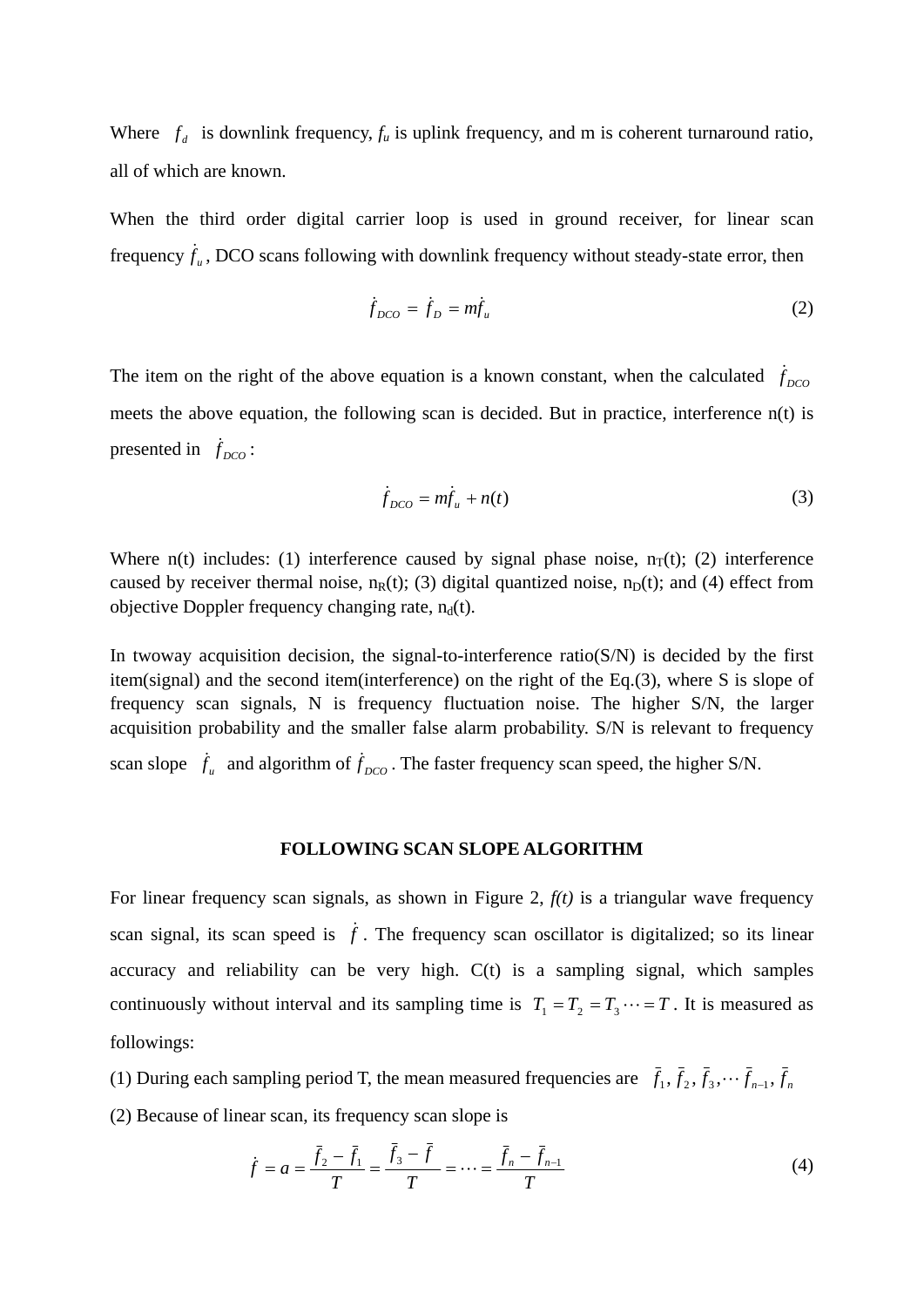$$
(\bar{f}_n - \bar{f}_{n-1})^2 = a^2 T^2 \tag{5}
$$



**Figure 2 Allan Variance Calculations for Linear Frequency Scan** 

For linear frequency scan,  $\langle (\bar{f}_n - \bar{f}_{n-1})^2 \rangle = (\bar{f}_n - \bar{f}_{n-1})^2 = a^2 T^2$  $(\bar{f}_n - \bar{f}_{n-1})^2$  =  $(\bar{f}_n - \bar{f}_{n-1})^2$  =  $a^2T$ 

Where,  $\langle \cdots \rangle$  is a mean value, because Allen variance is given by

$$
\sigma_{ys}^2(T) = \frac{1}{2} \left\langle \left( \frac{\bar{f}_n}{f_0} - \frac{\bar{f}_{n-1}}{f_0} \right)^2 \right\rangle = \frac{1}{2f_0^2} \left\langle (\bar{f}_n - \bar{f}_{n-1})^2 \right\rangle \tag{6}
$$

So  $\langle (\bar{f}_n - \bar{f}_{n-1})^2 \rangle = 2 f_0^2 \sigma_y^2(T)$ ,  $\langle \bar{f}_n - \bar{f}_{n-1} \rangle^2$  =  $2 f_0^2 \sigma_\gamma^2(T)$ , substituting Eq.(5) into it to give

$$
a = \frac{\sqrt{2}}{T} f_0 \sigma_{ys}(T) \tag{7}
$$

Eq.(7) shows a meaningful result that the frequency scan slope of linear frequency scan signal equal to the product of Allan variance multiplied by  $\left|\frac{\sqrt{2}}{T}f_0\right|$ ⎠ ⎞  $\Big\}$ ⎝  $\big($  $\left(\frac{\sqrt{2}}{T} f_0\right)$ . So if the Allan variance  $\sigma_{ys}^2(T)$  is measured, the scan rate a is measured, where the T and  $f_0$  are known. Following

advantages are provided by this method:

(1) Remove the effect of Doppler frequency shift. When the object moves at uniform speed, assuming Doppler frequency shift is  $f_d$ , then it can obtained from Eq.(6) that

$$
\sigma_{ys}^2(T) = \frac{1}{2f_0^2} \left\langle \left[ (\bar{f}_n - f_d) - (\bar{f}_{n-1} - f_d) \right]^2 \right\rangle = \frac{1}{2f_0^2} \left\langle (\bar{f}_n - \bar{f}_{n-1})^2 \right\rangle
$$

It can be seen that the value of Allan variance is not changed. In addition, for slow frequency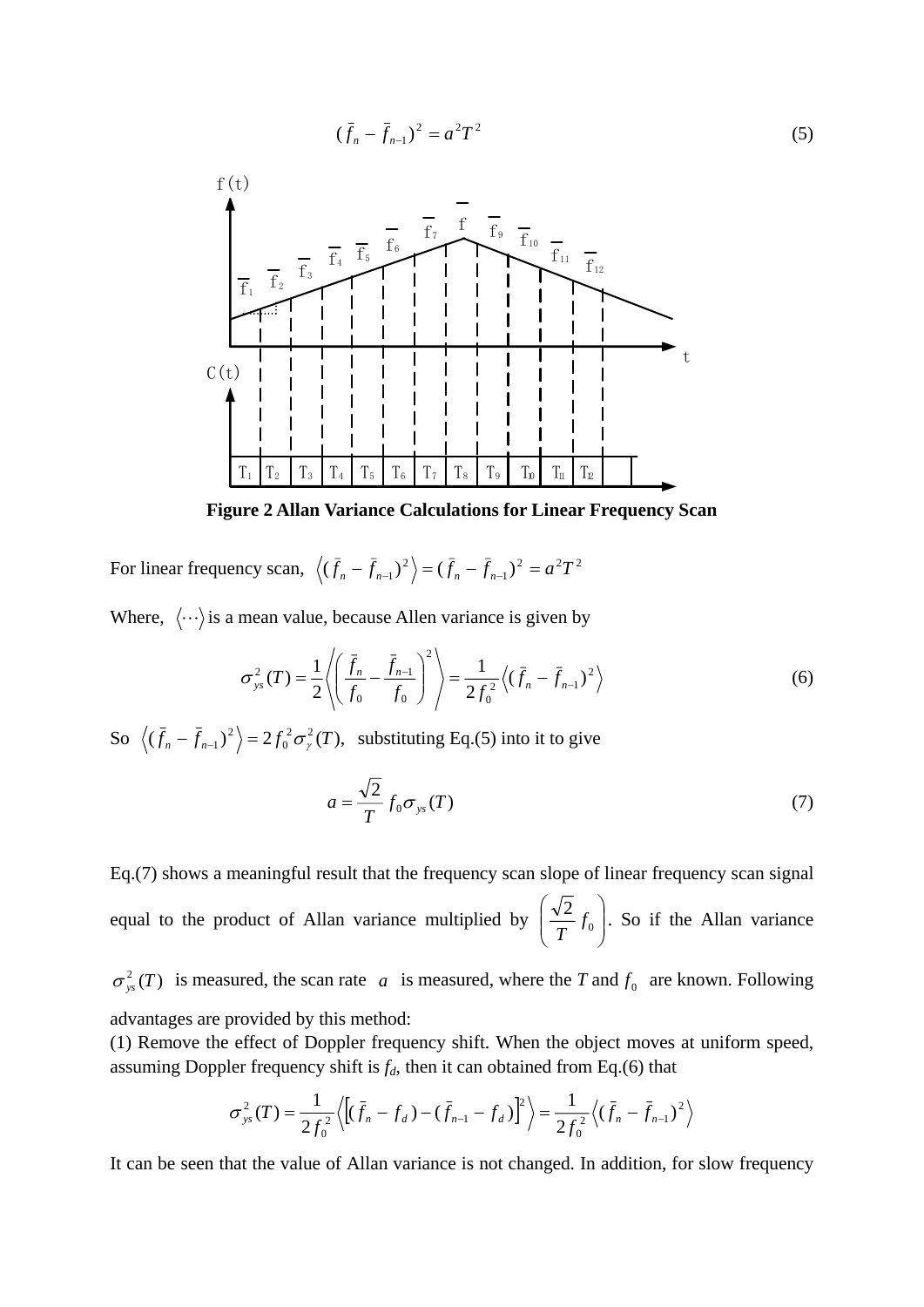component, adjacent sampling values are subtracted, so most of its effect is eliminated.

(2) Among all variances, the measure time of Allan variance is the shortest. So the above calculation can be completed in short time, significantly reduced twoway acquisition time.

(3) For the effect caused by signal phase noise  $n<sub>T</sub>(t)$ , this method relate the short term stability with S/N of following scan decision convenient for engineering design and measurement. Their relationship is derived as follows: the beacon signals transmitted by spacecraft are locked by carrier PLL in ground receiver before twoway acquisition process beginning. Its short term stability  $\sigma_{ynT}(T)$  is one of main reasons resulting in false alarm, and is used to design decision threshold. When the twoway acquisition process initiated, the scan frequency signal is transmitted from ground station to make transponder and ground receiver scanning follow it. The following scan signal is  $\sigma_{\rm vs}^2(T)$ , then

$$
S_{\text{N}}' = \frac{\sigma^2_{\text{ys}}(T)}{\sigma^2_{\text{ynT}}(T)} = \frac{a^2 T^2}{2 f_0^2 \sigma_{\text{ynT}}^2(T)}
$$
(8)

(4) For receiver noise  $n_{R(T)}$ , the method realize filtering of  $H(\omega) = [\sin^2(\omega T/2)]/(\omega T/2)$  to improve S/N of following scan decision signals. The characteristics of  $H(\omega)$  is shown in Figure 3.



**Figure 3 Frequency Domain Characteristics of Allan Variance** 

The phase noise spectrum density caused by receiver noise, which is assumed Additive Gauss White Noise, is  $S_{\varphi}(\omega) = N_0/P_s$ , where  $P_s/N_0$  is ratio of signal noise to power spectrum density of received signals, the Allan variance of frequency fluctuation noise is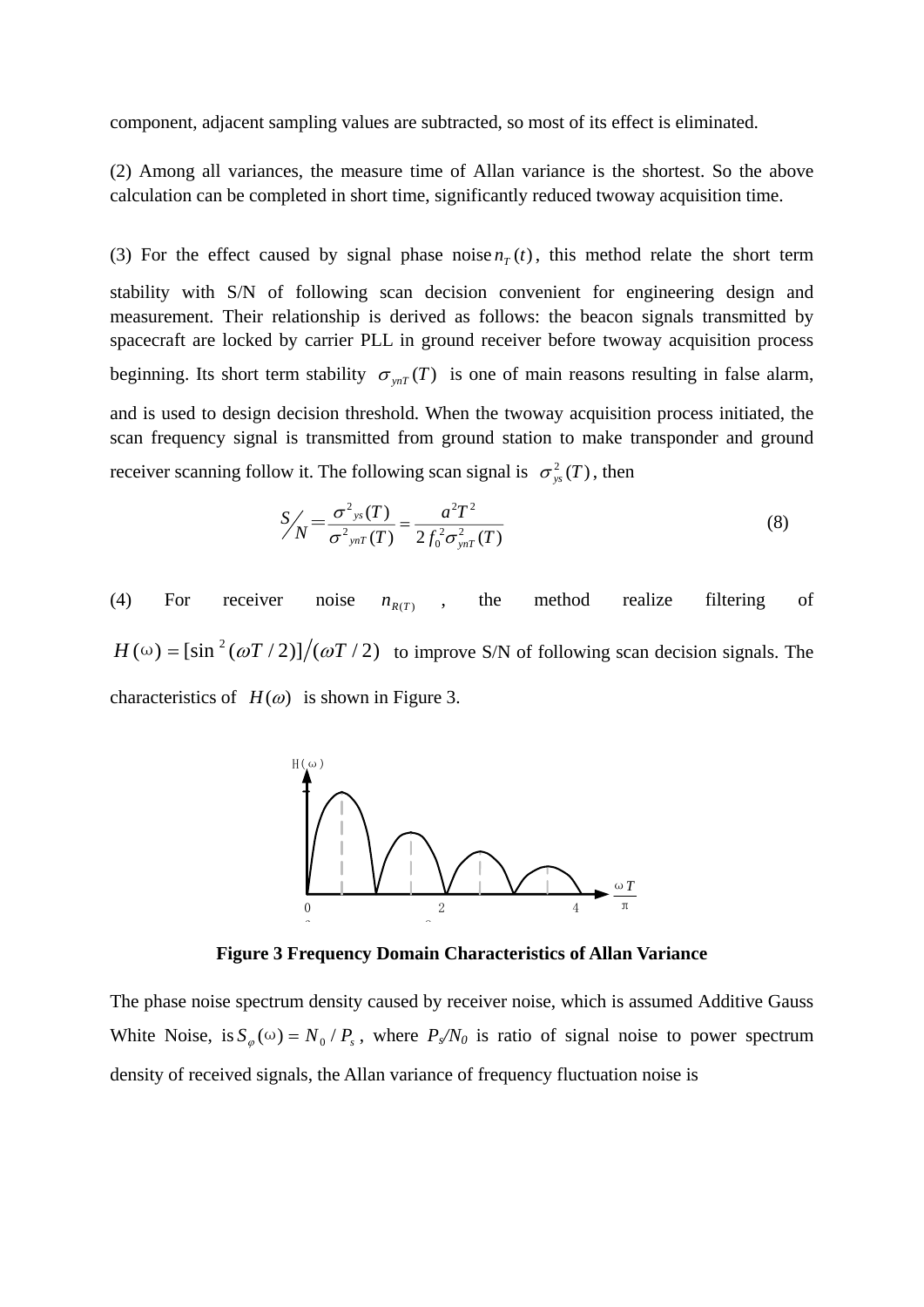$$
\sigma_{ynR}^{2}(T) = \frac{1}{2\pi \omega_0^2} \int_{-\omega_L}^{+\omega_L} S_{\phi}(\omega) \omega^2 |H(\omega)|^2 d\omega
$$

$$
= \frac{N_o}{\pi \omega_0^2 p_s} \int_0^{\omega_L} \frac{\omega^2 Sin^4(\omega T / 2)}{(\omega T / 2)^2} d\omega
$$

$$
= \frac{2N_o}{\pi \omega_0^2 T^3 p_s} \left[ \frac{3\omega_L T}{4} - \frac{3}{4} Sin\omega_L T - Sin^3 \frac{\omega_L T}{2} Cos \frac{\omega_L T}{2} \right]
$$
(9)

Where,  $\omega_L$  is the PLL bandwidth. Then S/N of following scan decision signal is obtained by:

$$
S_{\text{N}}' = \frac{\sigma_{\text{ys}}^2(T)}{\sigma_{\text{ynR}}^2(T)} = \frac{a^2 T^2}{2 f_0^2 \sigma_{\text{ynR}}^2(T)} = a^2 \pi^3 T^5 P_s / N_o \left[ \frac{3\omega_L T}{4} - \frac{3}{4} \sin \omega_L T - \sin^3 \frac{\omega_L T}{2} \cos \frac{\omega_L T}{2} \right] \tag{10}
$$

The total noise power is  $(\sigma_{ynT}^2 + \sigma_{ynR}^2)$ . In practice, the  $\sigma_{ynR} > > \sigma_{ynT}$ , the digital quantized noise  $n_D(T)$  can be ignored. Eq.(10) can be calculated by computer and is illustrated by Figure 2. In engineering application, the above algorithm can be simplified to further simplify design and shorten calculation time. Because positive and negative frequency scan rates existed,  $\langle |f_n - f_{n-1}| \rangle$  is taken for calculation. Because of *n(t)*, two thresholds,  $H_o$  and  $H_o$ , are designed to reduce false alarm, as shown in Figure 4. When  $H_0^{\dagger} > \langle |a| \rangle > H_0^{\dagger}$ , following scan is decided. Narrower intervals between two thresholds, smaller error acquisition probability, but smaller the acquisition probability also. To ensure reliable twoway acquisition, error acquisition probability shall be reduced as possible. The effect of  $n(t)$  should be accounted for interval between two thresholds. For the objects with high acceleration, the main effect comes from  $n_d$ , i.e.  $H_0^{\dagger} \approx a + n_d$ ,  $H_0^{\dagger} \approx a - n_d$ , where  $a = m\dot{f}_u$  is a known value. For the objects with low acceleration, the effect of n<sub>R</sub>(t) shall be  $n_0^{"} \approx a + n_d^{},$ 

considered. The rectangular pulse in Figure 3 is the signal by which the following scan is decided. After returned to zero, the twoway acquisition is kept by the other circuit. Both the above calculation and decision can be implemented by software, therefore the hard decision device can be omitted to obtain economic benefit.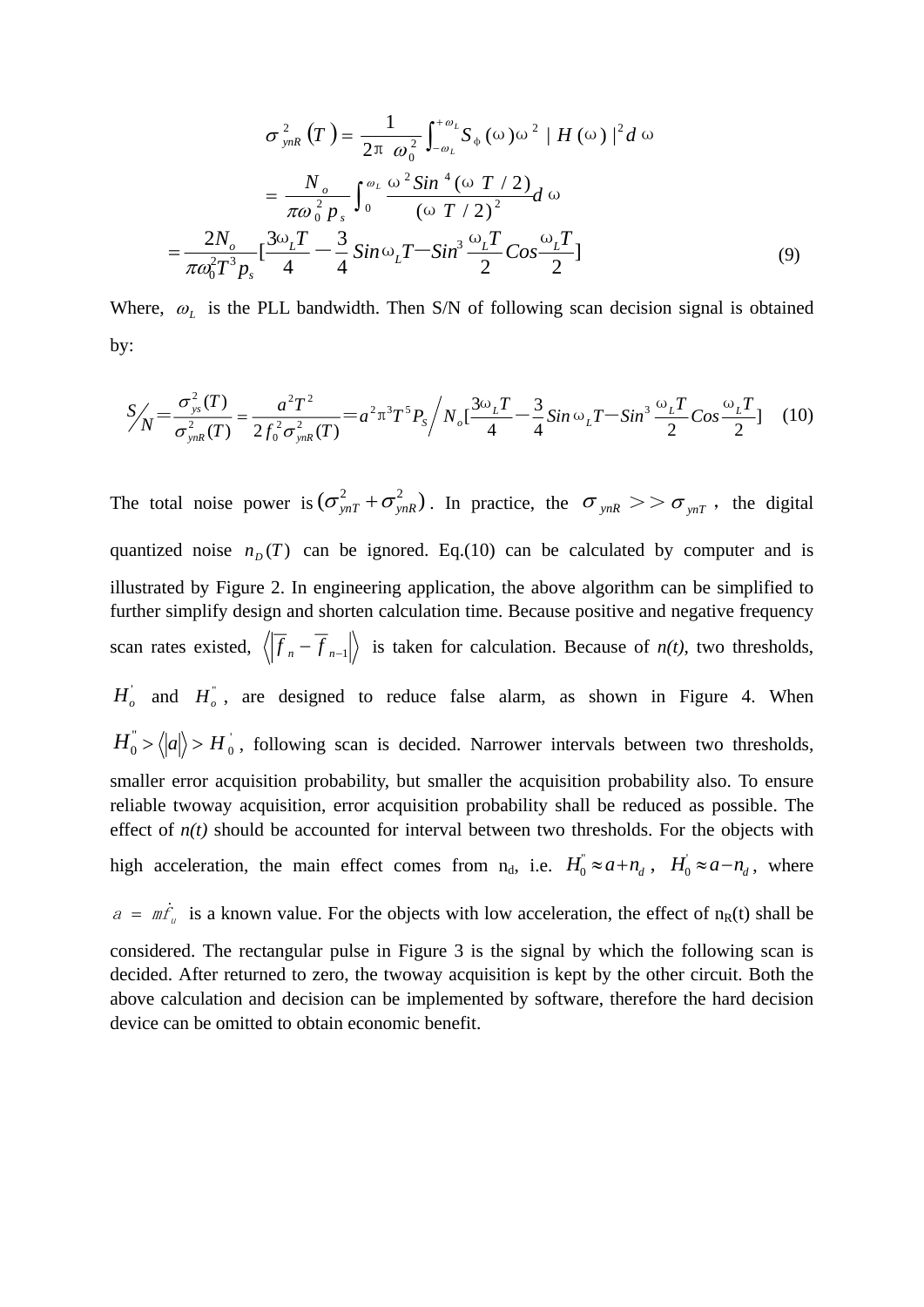

**Figure 4 Two Thresholds Decision Waveform Diagram** 

### **TWOWAY ACQUISITION PROCESS**

Without considering the time delay for space transmission, the twoway acquisition process is shown in Figure 5.

In the figure,  $t_{\text{angle guide}}$  is the time when the object is aimed at after angle guided;  $t_{\text{beacon acquisition}}$ is the time when the beacon from transponder is acquired by ground carrier loop after the ground antenna aimed at object;  $T_F$  is the time for FFT guiding and PLL capturing;  $t_{angle}$  $a$ <sub>cquisition</sub> is the time when the tracked object is acquired by angle tracking system,  $T_A$  is the time for angle acquisition;  $t_0$  is the time scan starting, the corresponding frequency is center transmit frequency  $f_0$  of ground station;  $t_1$  is the time when the signal is acquired by ground carrier loop,  $T_f$  is the time when the scan frequency is acquired,

$$
T_f = t_1 - t_0 = \frac{(f_s - f_0)}{\dot{f}} + T_F
$$

where  $f_s$  is center receive frequency of transponder PLL, which includes frequency instability and inaccuracy of transponder VCXO and object's Doppler frequency  $f_d$ ;  $\dot{f}$  is frequency scan rate;  $t_2$  is the time when the following scan is completed and frequency scan is stopped.  $T_D=t_2-t_1$  is following scan decision time;  $t_3$  is the starting time of return-to-zero scan frequency, and  $T_s = t_3-t_2$  is the time when the frequency scan is paused to avoid all PLLs losing lock caused by frequency change rate stepping when the direction of return-to-zero scan frequency changed from positive to negative;  $t_4$  is the time when return-to-zero is completed;  $T_W = t_4-t_3$  is the return-to-zero time. To ensure PLL tracking normally, original frequency scan rate, which could be in reverse direction, shall return to zero at a uniform speed during  $T_W$  period. No frequency skip shall be allowed at return-to-zero point; otherwise the frequency lock shall be lost instantaneously. From the figure, one can obtained that  $T_w = (t_2-t_1) + (t_1-t_0) = T_D +$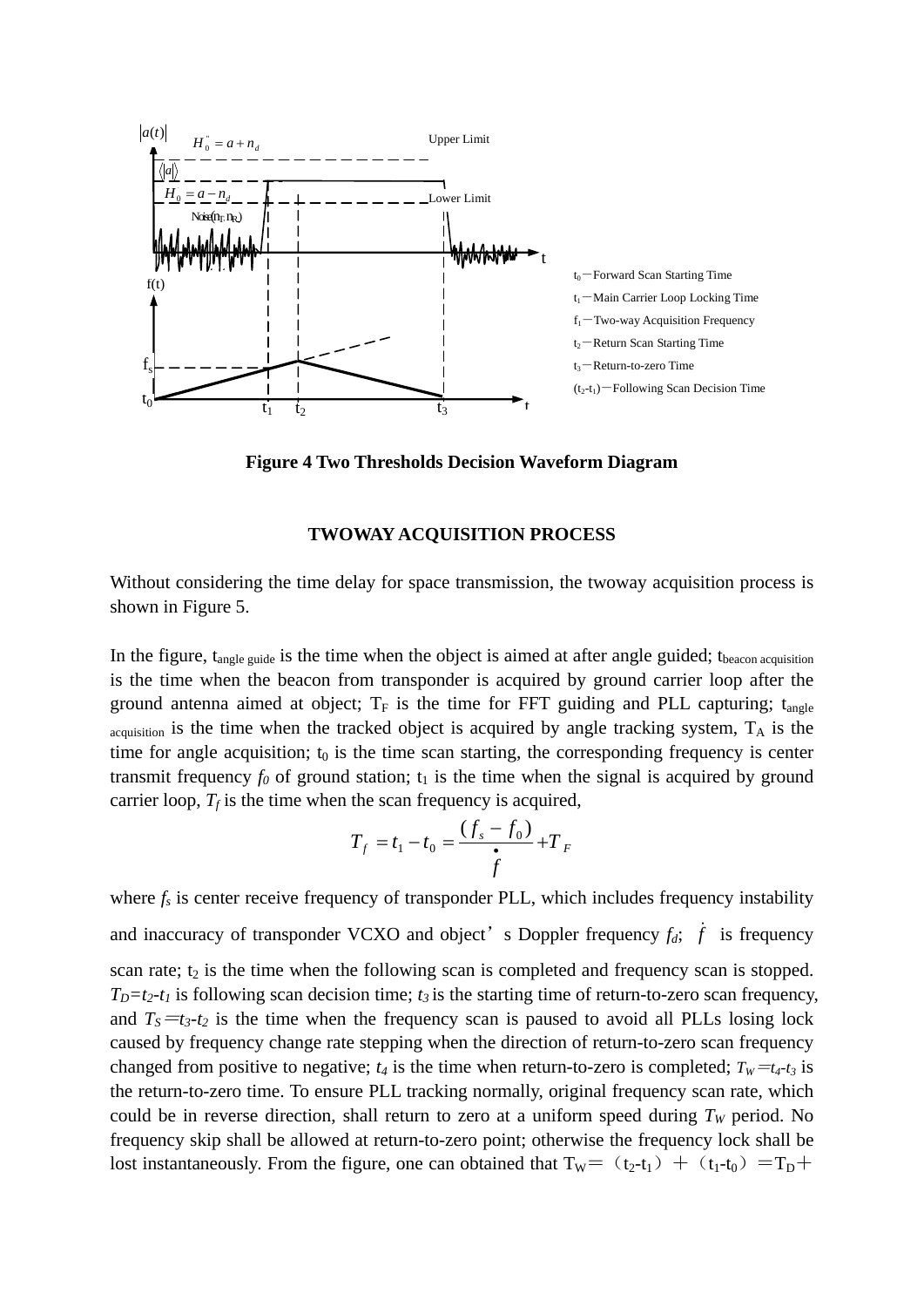$T_f$ , twoway acquisition time  $T_{DD}$  is  $(t_4-t_0)$ ,  $T_{DD}=2T_f+2T_D+T_s+T_{delay}+T_{propagation}$ , where  $T_{delay}$ is the circuit delay,  $T_{\text{propagation}}$  is radio wave propagation time.



**Figure 5 Twoway Acquisition Process Chart** 

In above twoway acquisition frequency scan figures, to fasten the twoway acquisition speed, following measures are taken:

(1) Direction selection when scan initiated: when the scan is initiated, the frequency scan direction is selected to moving to  $f_s$  value. If moving to reverse direction, more  $T/2$  time shall be taken.

(2) Return-to-zero at uniform speed in a shortest path: in order to save time, the return-to-zero direction shall move to  $f_0$ , this is the shortest path for return-to-zero at original speed.

In this design, DDS device is used to implement frequency scan. It is programmable, and can implement following functions by software:

(1)When the scan is initiated, the scan direction shall be selected according to preset Doppler frequency;

(2) During return-to-zero, the direction shall be selected basing on the positive or negative of